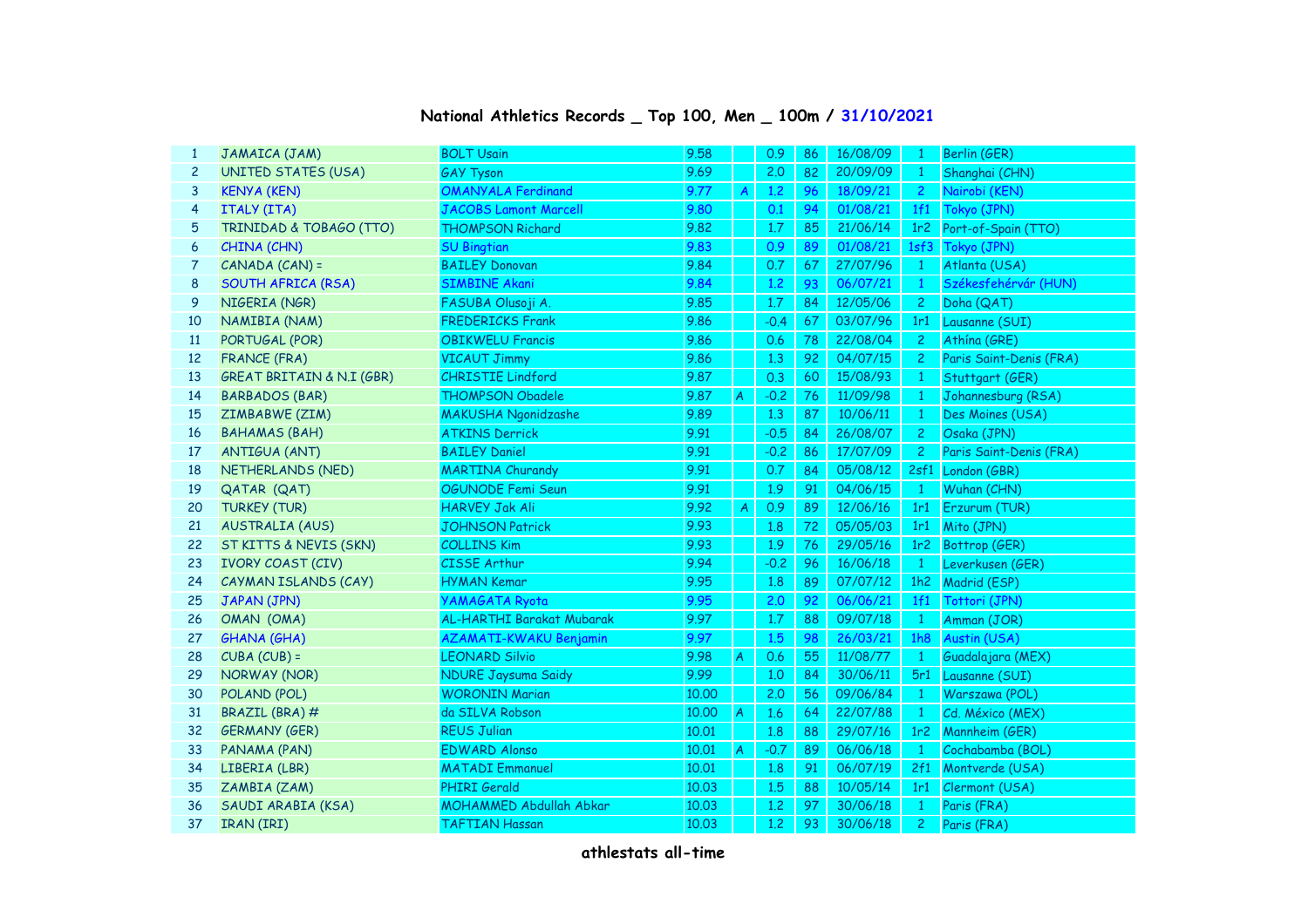| 38 | <b>INDONESIA (INA)</b>       | <b>ZOHRI Lalu Muhammad</b>   | 10.03 |                | 1.7    | 00 | 19/05/19 | 3                 | Osaka (JPN)             |
|----|------------------------------|------------------------------|-------|----------------|--------|----|----------|-------------------|-------------------------|
| 39 | <b>BAHRAIN (BRN)</b>         | <b>BROWN Kemarley</b>        | 10.03 |                | 0.9    | 92 | 20/05/16 | $\mathbf{1}$      | Kingston (JAM)          |
| 40 | <b>SPAIN (ESP)</b>           | <b>HORTELANO Bruno</b>       | 10.06 |                | 1,0    | 91 | 23/06/16 | $\overline{2}$    | Madrid (ESP)            |
| 41 | <b>UKRAINE (UKR)</b>         | <b>BORZOV Valeriy</b>        | 10.07 |                | 0.0    | 49 | 31/08/72 | 1q3               | München (GER)           |
| 42 | KOREA (SOUTH) (KOR)          | <b>KIM Kuk-Young</b>         | 10.07 |                | 0.8    | 91 | 27/06/17 | $\mathbf{1}$      | Jeongseon (KOR)         |
| 43 | <b>KAZAKHSTAN (KAZ)</b>      | <b>SAVIN Vitaliy</b>         | 10.08 |                | 1.3    | 66 | 13/08/92 | 1r1               | Linz (AUT)              |
| 44 | HUNGARY (HUN)                | <b>NEMETH Roland</b>         | 10.08 |                | 1,0    | 74 | 09/06/99 | $\mathbf{1}$      | <b>Budapest (HUN)</b>   |
| 45 | <b>AZERBAIJAN (AZE)</b>      | <b>GULIYEV Ramil</b>         | 10.08 |                | 1,3    | 90 | 13/06/09 | 1r1               | <b>Istanbul (TUR)</b>   |
| 46 | SWITZERLAND (SUI)            | <b>WILSON Alex</b>           | 10.08 |                | 0.1    | 90 | 30/06/19 | 2f1               | La Chaux-de-Fonds (SUI) |
| 47 | SIERRA LEONE (SLE)           | <b>BANGURA Gibrilla Pato</b> | 10.09 |                | 1.9    | 85 | 29/07/09 | 1h4               | Loughborough (GBR)      |
| 48 | <b>MOROCCO (MAR)</b>         | <b>OUHADI Aziz</b>           | 10.09 |                | 0.8    | 84 | 28/05/11 | 1r1               | Dakar (SEN)             |
| 49 | <b>ECUADOR (ECU)</b>         | QUIÑÓNEZ Alex                | 10.09 | $\overline{A}$ | 2.0    | 89 | 25/05/13 | 1r1               | Medellín (COL)          |
| 50 | MALI (MLI)                   | <b>DIARRA Ousmane</b>        | 10.10 |                | 1,2    | 66 | 04/05/96 | 1r1               | Athens, GA (USA)        |
| 51 | CHILE (CHI)                  | <b>KEITEL Sebastian</b>      | 10.10 |                | 2.0    | 73 | 26/04/98 | 1r <sub>2</sub>   | São Leopoldo (BRA)      |
| 52 | <b>RUSSIA (RUS)</b>          | <b>YEPISHIN Andrey</b>       | 10.10 |                | 1.3    | 81 | 08/08/06 | $\overline{2}$    | Göteborg (SWE)          |
| 53 | <b>NEW ZEALAND (NZL)</b>     | <b>NKETIA Augustine</b>      | 10.11 |                | 1.3    | 70 | 22/08/94 | 1h5               | Victoria (CAN)          |
| 54 | CYPRUS (CYP)                 | <b>ZISIMIDES Yiannis</b>     | 10.11 |                | 1.5    | 67 | 25/05/96 | $\mathbf{1}$      | Réthimno (GRE)          |
| 55 | <b>GREECE (GRE)</b>          | PAVLAKAKIS Angelos           | 10.11 |                | 1.4    | 76 | 02/08/97 | 1h4               | Athína (GRE)            |
| 56 | LESOTHO (LES)                | <b>LEHATA Mosito</b>         | 10.11 |                | 1.4    | 89 | 12/04/15 | 1r1               | Réduit (MRI)            |
| 57 | COLOMBIA (COL)               | PALOMEQUE Diego Armando      | 10.11 |                | 1.9    | 93 | 23/06/17 | $\mathbf{1}$      | Asunción (PAR)          |
| 58 | <b>CHINESE TAIPEI (TPE)</b>  | YANG Chun-Han                | 10.11 |                | 0.2    | 97 | 17/06/18 | $\mathbf{1}$      | Kanazawa (JPN)          |
| 59 | <b>BOTSWANA (BOT)</b>        | <b>TEBOGO Letsile</b>        | 10.11 | A              | 0.5    | 03 | 18/08/21 | 1 <sub>s</sub> f1 | Nairobi (KEN)           |
| 60 | ANGUILLA (AIA)               | <b>HUGUES Zharnel</b>        | 10.12 |                | 1,3    | 95 | 28/03/14 | $\mathbf{1}$      | Kingston (JAM)          |
| 61 | <b>GUYANA (GUY)</b>          | <b>HARRIS Adam</b>           | 10.12 |                | 0.4    | 87 | 17/05/14 | $\mathbf{1}$      | Port-of-Spain (TTO)     |
| 62 | <b>MONTSERRAT (MNT)</b>      | <b>MORRIS Julius</b>         | 10.12 |                | 1.8    | 94 | 12/05/18 | 1h2               | Houston (USA)           |
| 63 | <b>BULGARIA (BUL)</b>        | <b>PETROV Petar</b>          | 10.13 |                | 1.4    | 55 | 24/07/80 | 2q1               | Moskva (RUS)            |
| 64 | GABON (GAB)                  | <b>BOUSSOMBO Antoine</b>     | 10.13 |                | 1,3    | 68 | 04/08/00 | 1h3               | Nice (FRA)              |
| 65 | <b>MAURITIUS (MRI)</b>       | <b>BUCKLAND Stéphane</b>     | 10.13 |                | 0.2    | 77 | 21/07/01 | $\mathbf{1}$      | Ottawa (CAN)            |
| 66 | <b>SLOVENIA (SLO)</b>        | <b>OSOVNIKAR Matic</b>       | 10.13 |                | 0.8    | 80 | 25/08/07 | 3q1               | Osaka (JPN)             |
| 67 | EGYPT (EGY)                  | SEOUD Amr Ibrahim Mostafa    | 10.13 |                | 1.8    | 86 | 12/09/11 | 1 <sub>s</sub> f1 | Maputo (MOZ)            |
| 68 | <b>SURINAM (SUR)</b>         | <b>THEMEN Jurgen</b>         | 10.13 |                | 1.6    | 85 | 28/05/16 | $\mathbf{1}$      | <b>Bradenton (USA)</b>  |
| 69 | <b>SLOVAK REPUBLIC (SVK)</b> | <b>VOLKO Ján</b>             | 10.13 |                | 1.1    | 96 | 29/06/18 | $\overline{c}$    | Šamorín (SVK)           |
| 70 | <b>BELGIUM (BEL)</b>         | <b>STEVENS Patrick</b>       | 10.14 |                | 1,0    | 68 | 28/06/97 | $\mathbf{1}$      | Oordegem (BEL)          |
| 71 | <b>BURKINA FASO (BUR)</b>    | SANOU Idrissa                | 10.14 |                | 1.6    | 77 | 13/07/02 | 1r1               | Saint-Étienne (FRA)     |
| 72 | LITHUANIA (LTU)              | <b>SAKALAUSKAS Rytis</b>     | 10.14 |                | $-0.2$ | 87 | 17/08/11 | $\overline{2}$    | Shenzhen (CHN)          |
| 73 | <b>CAMEROON (CMR)</b>        | <b>ADAM Idrissa</b>          | 10.14 |                | 1.8    | 84 | 12/09/11 | 2sf1              | Maputo (MOZ)            |
| 74 | <b>DOMINICAN REP. (DOM)</b>  | <b>MARTÍNEZ Yancarlos</b>    | 10.14 |                | 1.9    | 92 | 21/07/15 | 4h1               | Toronto (CAN)           |
| 75 | <b>DENMARK (DEN)</b>         | <b>MUSAH Kojo</b>            | 10.14 |                | 0.9    | 96 | 26/06/21 | $\mathbf{1}$      | Odense (DEN)            |
| 76 | <b>AUSTRIA (AUT)</b>         | <b>BERGER Andreas</b>        | 10.15 |                | 0.9    | 61 | 15/08/88 | 3                 | Linz (AUT)              |
| 77 | <b>URUGUAY (URU)</b>         | <b>VIERA Heber</b>           | 10.15 | A              | 0.9    | 79 | 25/06/99 | 3                 | Bogotá (COL)            |